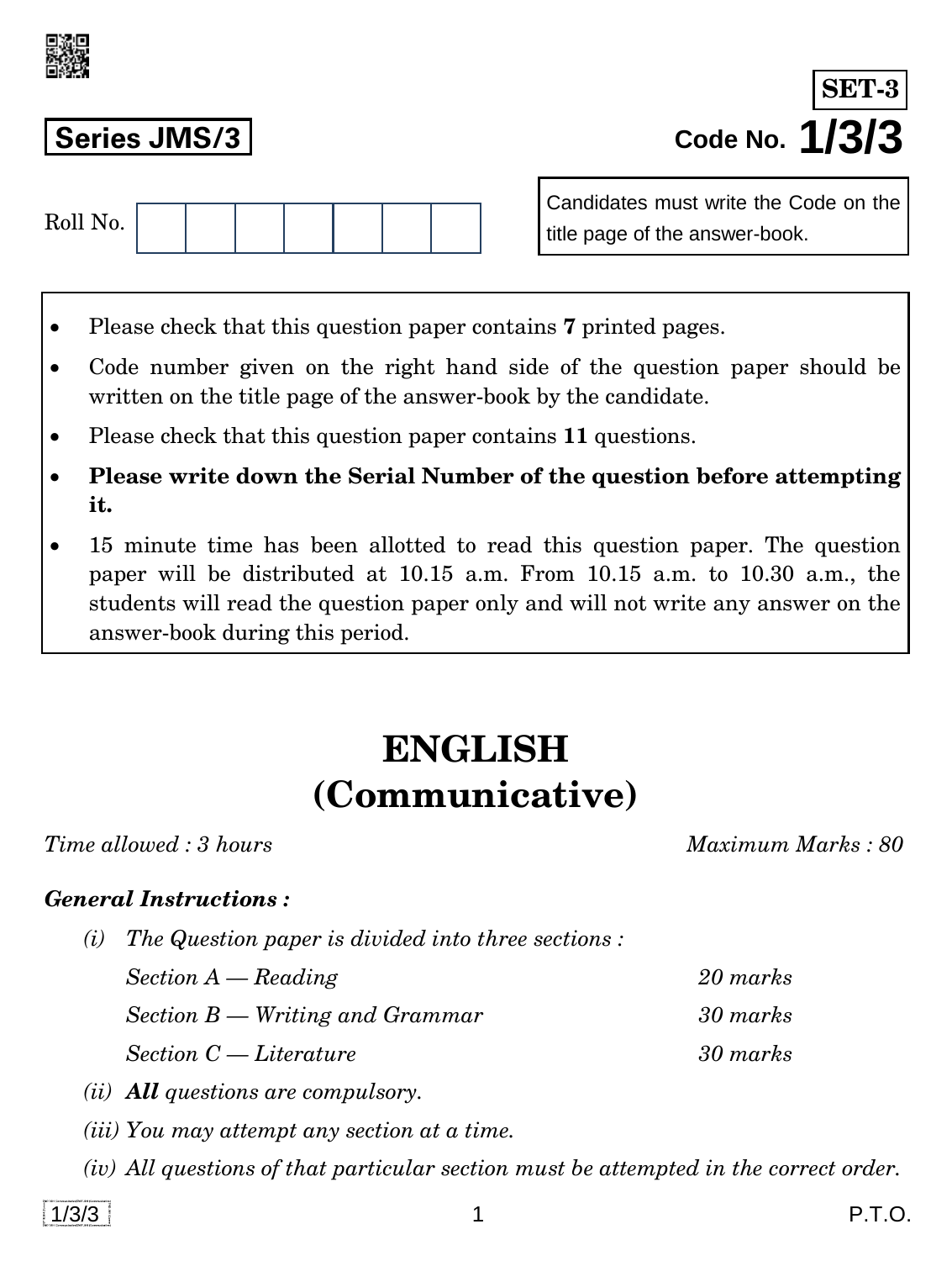

#### **SECTION A – (Reading)** *20 marks*

### **1.** Read the passage given below and answer the questions that follow : *8*

- 1 Even before the independence of India, father of the nation, Mahatma Gandhi had said that, ''Sanitation is more important than Independence.'' He had emphasized the importance of cleanliness and sanitation in daily lives. However, he failed in his aim because of the incomplete participation of the people. After many years of independence of India, a most effective campaign of cleanliness has been launched to call people for their active participation and complete the mission of cleanliness. The President of India, Pranab Mukherjee while addressing the Parliament in June 2014 said, "For ensuring" hygiene, waste management and sanitation across the nation, a Swachh Bharat Mission will be launched. This will be our tribute to Mahatma Ghandhi on his  $150<sup>th</sup>$  birth anniversary to be celebrated in the year 2019.'' In order to fulfil the vision of Mahatma Gandhi and make India an ideal country in the world, the Government of India initiated a campaign called 'Swachh Bharat Abhiyan' on the birthday of Mahatma Gandhi  $(2^{nd}$  of October). This campaign aims at completing the mission by 2019.
- 2 Through this campaign the Government of India would solve the problem of lack of sanitation by improving the waste management techniques. Clean India movement is completely linked with the economic strength of the country. The basic goal behind the launch of the 'Swachh Bharat Abhiyan' is to provide the country with enough sanitation facilities as well as to eliminate all the unhealthy practices of people in their daily routine. The completion of this mission would indirectly draw the attention of business investors to India, enhance the GDP growth, draw tourists from all over the world, create a variety of avenues of employment, reduce health costs, reduce death rate, and reduce fatal disease rate and many more. It has been requested that every Indian devote at least 100 hours per year to cleanliness in India which is sufficient to make this country a clean country by 2019. The cleanliness drive also ensures cleanliness in the official buildings. Spitting paan, gutka and other tobacco products in the government offices has been banned.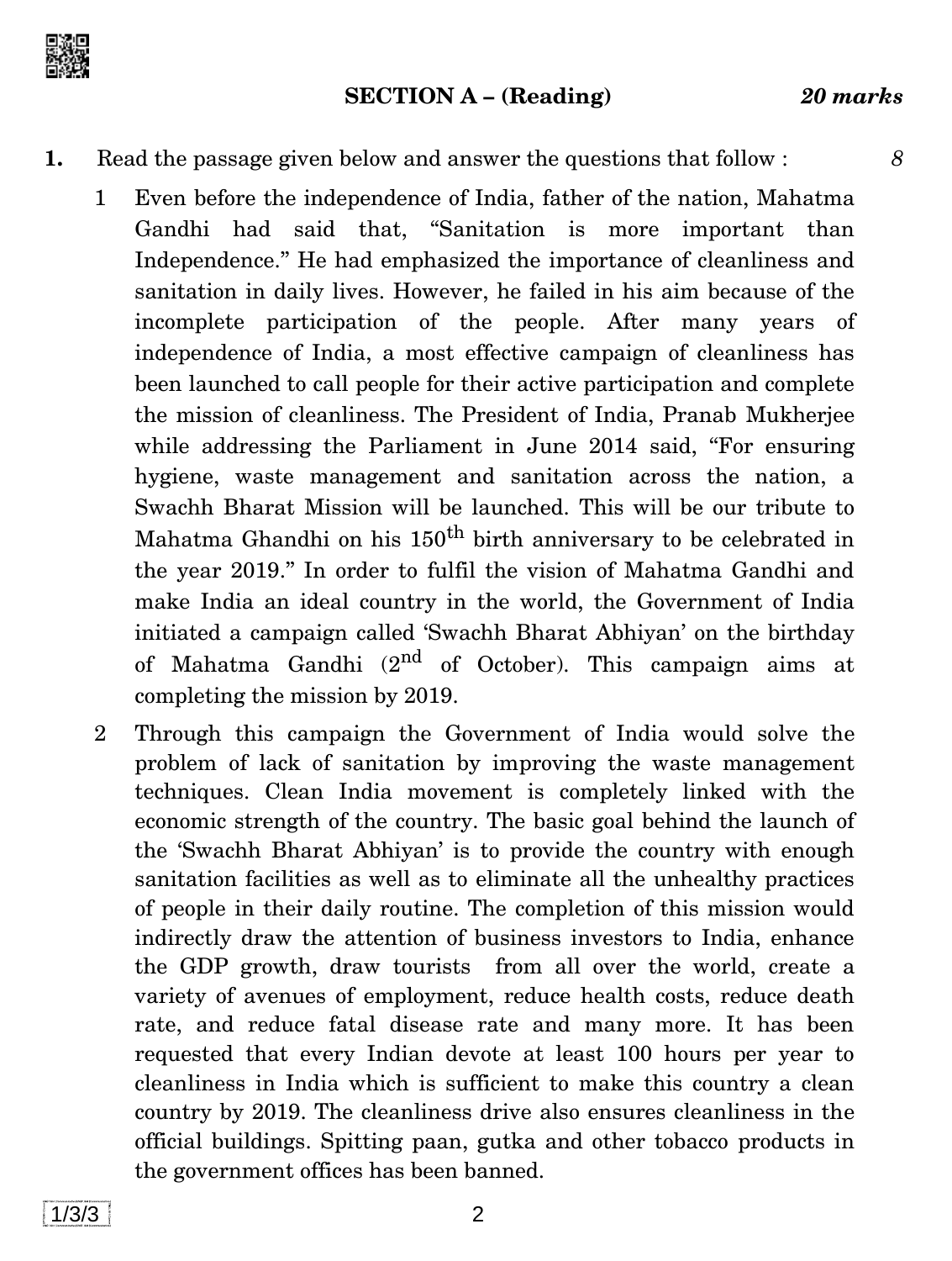

1.1 On the basis of your understanding of the above passage, answer *any eight* of the following questions : *18=8*

- (a) What is the passage about ?
- (b) What was the result of incomplete participation of the people in the mission ?
- (c) Why has 2019 been kept as the target year of completion ?
- (d) What did Gandhiji say about sanitation ?
- (e) How can the problem of lack of sanitation be solved ?
- (f) How will it impact our economy ?
- (g) What has been banned in the offices ?
- (h) What request has been made to Indians to accomplish it ?
- (i) What does 'Swachh Bharat Abhiyan' aim at ?
- **2.** Read the passage given below and answer the questions that follow : *12*
	- 1 As a novelist and storyteller, I have always drawn upon my memories of places that I have known and lived in over the years. More than most writers, perhaps, I find myself drawing inspiration from the past — my childhood, adolescence, youth, early manhood ... But to talk of my early inspiration I must go back to my very beginnings, to the then small, princely state of Jamnagar, tucked away in the Gulf of Kutch. Here my father started a small palace school for the princesses. I was there till the age of six, and I still treasure vivid memories of Jamnagar's beautiful palaces and sandy beaches.
	- 2 Some of these landmarks are preserved for me in photographs taken by my father, which I have to this day. An old palace with pretty windows of coloured glass remained fixed in my memory and many years later gave me the story, ''The Room of Many Colours'', which also inspired an episode in a TV serial called *Ek Tha Rusty*. I spent a memorable year and a half with him in New Delhi, then still a very new city — just the capital area designed by Edwin Lutyens and Connaught Place, with its gleaming new shops and restaurants and cinemas. I saw Laurel and Hardy films and devoured milkshakes at the Milk Bar, even as the Quit India Movement gathered momentum.
	- 3 When I was seventeen, I was shipped off to the UK to ''better my prospects'' as my mother put it. Out of a longing for India and the friends I had made in Dehra came my first novel — *The Room on the Roof* — featuring the life and loves of Rusty, my alter ego. In the 1950s everyone travelled by sea, as air services were still in their infancy. A passenger liner took about three weeks from Southampton to Bombay (now Mumbai). After docking in Bombay, I took a train to Dehra, where I stepped onto the platform of the small railway station and embarked on the hazardous journey of a freelance writer. Railway stations! Trains! Platforms! I knew as long as these were there I would never run out of stories.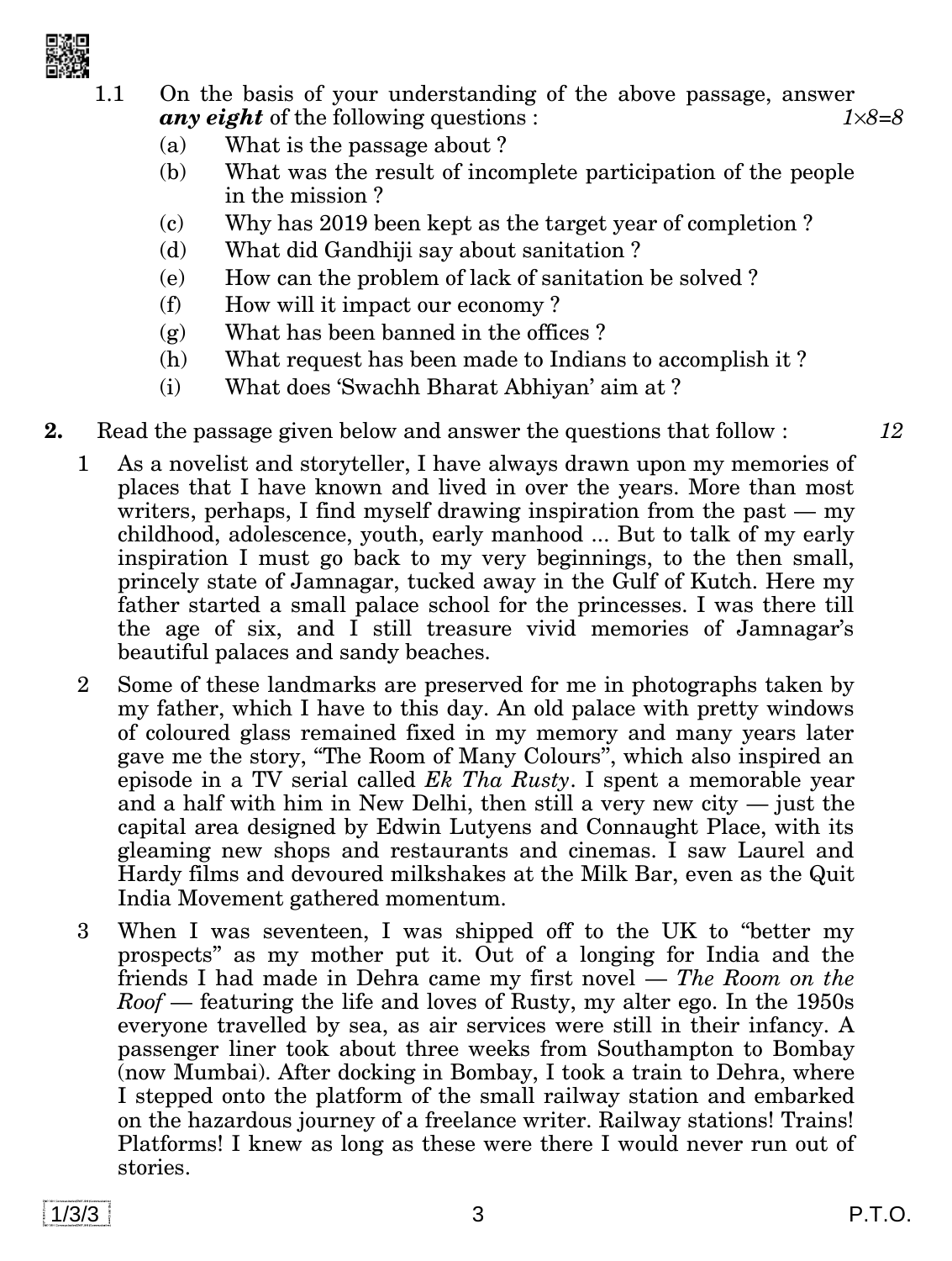- the house, the room, the situation ... important for a writer ? A good wordsmith should be able to work anywhere. But to me, the room you live in day after day is all-important. The stories and the poems float in through my window, float in from the magic mountains, and the words appear on the page without much effort on my part. Planet Earth belongs to me. And at night, the stars are almost within reach.
- 2.1 On the basis of your understanding of the above passage, answer *any four* of the following questions in  $30 - 40$  words each :  $2 \times 4 = 8$

I also looked for inspiration in tombs and monuments and the ever-expanding city, but did not find it, and my productivity dropped. Escape from Delhi had become a priority for me. I felt drawn to the hills above Dehra. On the outskirts of Mussoorie I found a small cottage, surrounded by oak and maple trees where the rent, thankfully, was

5 I'm of the opinion that every writer needs a window. Preferably two. Is

- (a) What does the writer remember about Jamnagar ?
- (b) How did he spend time in Delhi ?
- (c) What was the inspiration for the first novel and why ?
- (d) What was the importance of trains and railway stations in his life ?
- (e) What was the importance of a window in the writer's life ?
- 2.2 On the basis of your understanding of the above passage, fill in  $\boldsymbol{any}$ <br>two of the following blanks with appropriate words/phrases:  $\boldsymbol{y} = 2$ *two* of the following blanks with appropriate words/phrases :
	- (a) He was shipped off to UK for  $\overline{\phantom{a}}$ .
	- (b) Everyone travelled by sea because \_\_\_\_\_\_\_\_\_\_\_\_\_\_\_\_.
	- $(c)$  The productivity dropped because
- 2.3 Find out words/phrases from the passage that mean the same as the following. Attempt  $an \theta$  two. following. Attempt *any two*.
	- (a) gulped down / swallowed (para 2)
	- (b) early stage (para 3)
	- (c) attracted to (para 4)

#### **SECTION B – (Writing and Grammar)** *30 marks*

**3.** You are Rithik/Sunaina, the Librarian, Hartford Public School, Manali. You placed an order with Shah Publications, Manali for some books for your library two months back. Write a letter (in 100 – 120 words) to the manager of the publishing house cancelling your order as the due date has already expired. *8*

#### **OR**

The traffic situation in Delhi is very chaotic. There are all sorts of vehicles from bullock carts to fast moving vehicles. There is a general tendency to disobey traffic rules and the situation is made worse by frequent processions and traffic diversions in the name of VIP security. Write an article (in 100 – 120 words) on the topic 'Improving Traffic Conditions on Delhi Roads'. You are Rohan/Rashmi.

nominal.

- 
-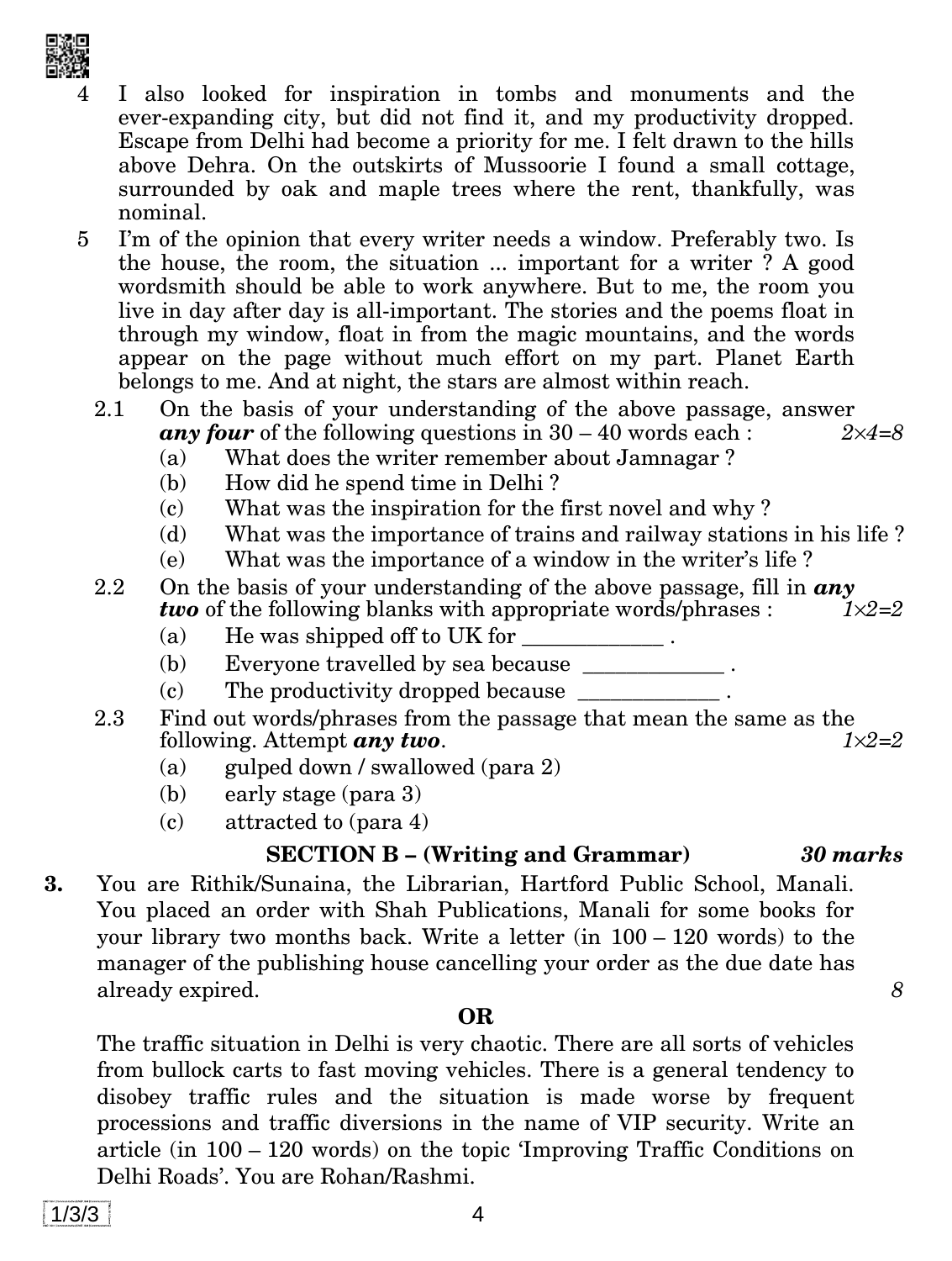

Write a short story in  $200 - 250$  words, with the help of the cues given below. Give a suitable title to the story. *10*

On our way back from the airport we stopped our car by the side of a lake. The view was breathtaking. We ... ... ...

#### **OR**

Fire in car parking — many cars gutted — loud noise — smoke — people feared trapped — fire brigade arrived — everybody rescued.

**5.** Fill in the blanks in the paragraph given below by choosing the most appropriate options from the ones that follow. Attempt *any four*. Write the answers in your answer sheet against the correct blank numbers.  $1 \times 4=4$ The life of soldiers stationed (a) Siachen is extremely tough. For drinking water, they have to break ice (b) the glacier, boil it and drink it. There is one person (c) to keep the water warm at all times. The main task of the infantry (d) to hold the ground and man the post. To show their physical presence is important to (e) the enemy at bay.

|     | (a) (i) at       | $(ii)$ on      | $(iii)$ up     | (iv) inside       |
|-----|------------------|----------------|----------------|-------------------|
|     | (b) (i) in       | (ii) from      | $(iii)$ upon   | $(iv)$ away       |
|     | $(c)$ (i) assign | (ii) assigning | (iii) assigned | (iv) has assigned |
|     | (d) (i) be       | (ii) were      | $(iii)$ was    | $(iv)$ is         |
| (e) | $(i)$ keep       | (ii) keeping   | (iii) keeps    | $(iv)$ kept       |

**6.** The following paragraph has not been edited. There is one error in each line. Identify the error and write down its correction against the correct blank number. The first one has been done for you. Attempt *any four*. *14=4*

|                                        |                            | Error | Correction |
|----------------------------------------|----------------------------|-------|------------|
| The house on which we were             | e.g.                       | on    | 1n         |
| to live was in one end of the village. | (a)                        |       |            |
| It was hide behind a screen of         | (b)                        |       |            |
| mango and orange tree and bushes       | $\left( \mathbf{c}\right)$ |       |            |
| of hibiscus full from enormous scarlet | (d)                        |       |            |
| flowers. The house were very cosy      | (e)                        |       |            |
| and comfortable.                       |                            |       |            |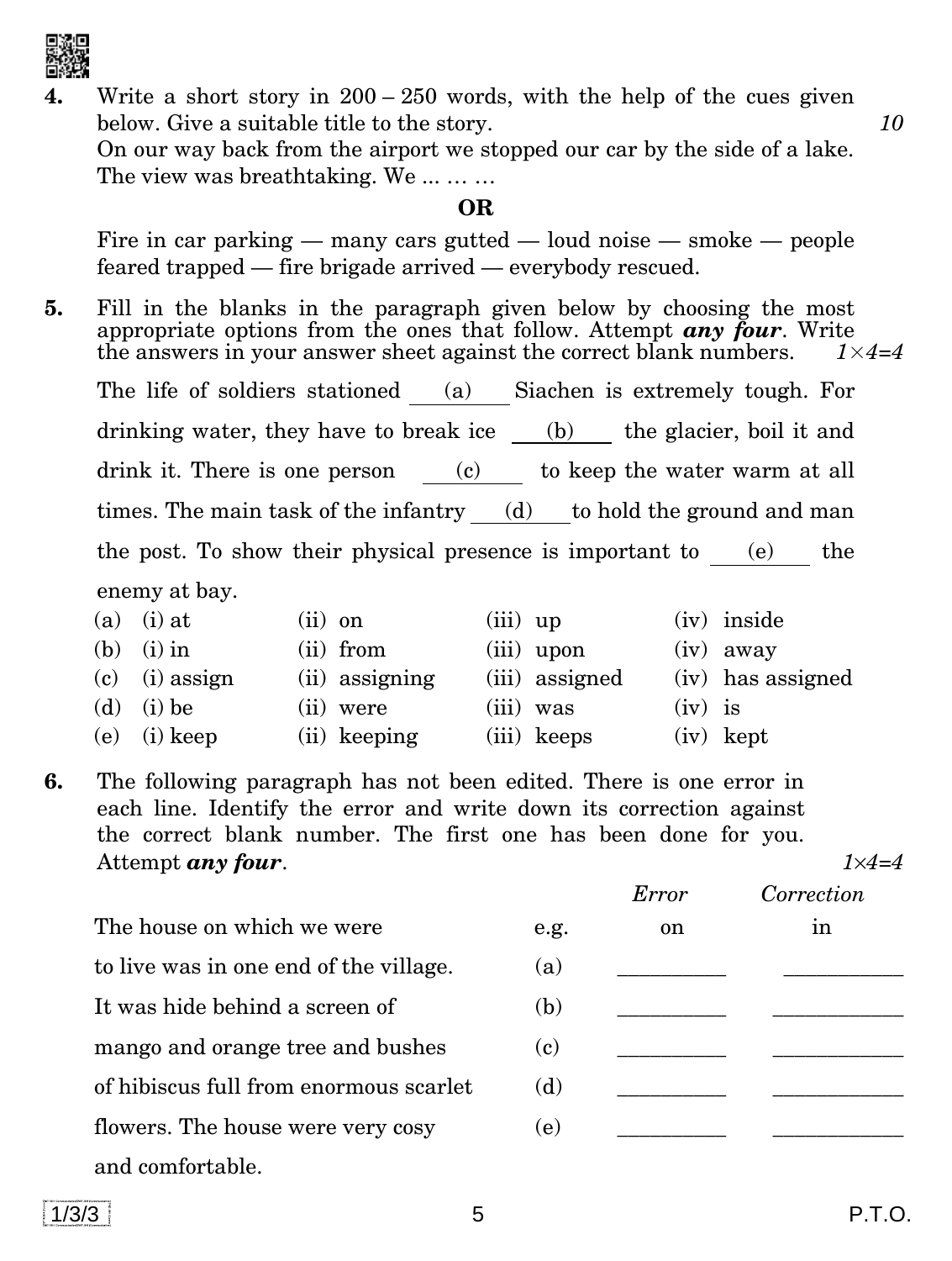

- **7.** Rearrange *any four* of the following groups of words/phrases to make meaningful sentences : *1*×*4=4*
	- (a) to employ / below 18 / illegal / years of age / it is / children
	- (b) law / labour / is / against / there / child / a
	- (c) we see / in poor / children / yet / working conditions / working
	- (d) punishable / is / offence /  $a$  / this
	- (e) of / a strict / there / enforcement / should be / the law

# **SECTION C – (Literature)** *30 marks*

**8.** Read the extract given below and answer the questions that follow : *1*×*4=4*

Ten minutes or so later Naresh Dutt went looking for Patol Babu near the paan shop and found that he was not there. ''That's odd .... the man hadn't been paid yet. What a strange fellow !''

- (a) Where had Patol Babu gone ?
- (b) Why did Patol Babu leave without informing anyone ?
- (c) Why was Naresh Dutt looking for Patol Babu ?
- (d) What does the incident tell us about Patol Babu ?

# **OR**

But must I confess how I liked him,

How glad I was he had come like a guest in quiet, to drink at my water-trough

And depart peaceful, pacified, and thankless,

Into the burning bowels of this earth ?

- (a) Who does 'him' refer to ?
- (b) What dilemma did the poet face ?
- (c) Pick out and explain the figure of speech used in line 2.
- (d) Explain : 'burning bowels of this earth'.